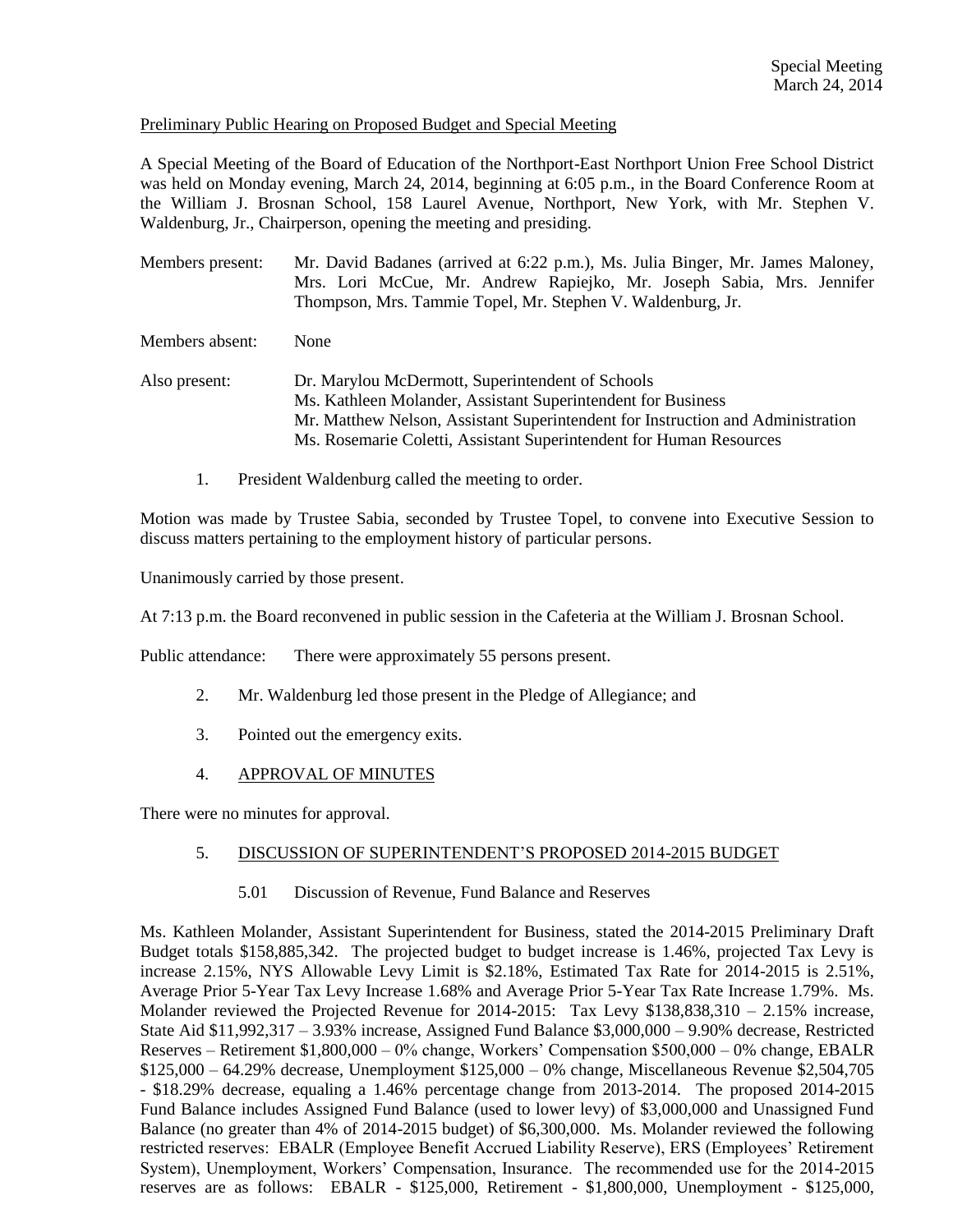Workers' Compensation - \$500,000, totaling \$2,550,000. The 2014-2015 Benefits Budget was as follows: ERS – 3.2% increase, TRS – 9.2% increase, FICA – 6.4% increase, Health Insurances - \$10.4% increase, Workers' Compensation – 30% increase and Other Insurance Benefits – 16.9% increase. Ms. Molander reviewed the capital projects for the Board to consider for 2014-2015. The priority is to upgrade fire alarms at six elementary schools for ADA compliance.

There was discussion regarding ERS and TRS, salary requirements per month, the Gap Elimination Adjustment, EBALR, capital projects, State Aid, use of reserves, declining enrollment and reduction of 32.55 FTE.

# 6. BOARD AND COMMUNITY DISCUSSION OF SUPERINTENDENT'S PROPOSED 2014-2015 BUDGET

- 6.01 Opportunity for public input regarding the school budget for 2014-2015
- Name Comment
- Joanne Lanzilotta Stated that she was advised that funding for Long Island High School for the Arts Parent is being eliminated for those students that have fulfilled the required courses at the high school and asked what program will be put in place to provide a serious musical theater student with a similar intensive experience.

Ms. Irene McLaughlin stated that Musical Theater 3 and Musical Theater 4 will be added to the program at the high school. Students will have to sit through those courses first before being considered for placement outside of the District. Ms. McLaughlin noted that this is in the discussion phase and the goal is to build a better musical theater program at the high school.

Pat Gardiner Asked the following questions: what the difference was between 2.15%, 2.16% and Resident 2.17% tax levy increase in dollars? Does the assigned fund balance have to be returned to the tax payers and does that need public approval? What is the cost of bus transportation to various "walks" as outlined in budget? What is the cost of late bus transportation at each school? How many students use this after school? What is the cost of the scoreboard for Northport High School? What maintenance/upgrades are planned for high school fields? Does the budget include any funds for this? What is the cost to print calendars? And is there any feedback from community on not mailing to homes. What is the total amount for the auditorium upgrades in all three schools? How many teachers, if any, returned to Northport Schools after last year's layoffs?

The following was in response to Ms. Gardiner's questions: The voters approve the spending side of the budget. The cost of bus transportation to various walks is budgeted at \$4,500. The cost of the high school scoreboard is \$18,000 split between boys and girls athletics. There are no upgrades planned to the fields, just maintenance. The cost of the auditorium upgrades are as follows: \$1.27m at high school, \$220k at East Northport Middle School and \$437,500 at Northport Middle School. Three teachers returned to Northport Schools after last year's layoffs.

Ms. Molander stated she will provide the Board responses to Ms. Gardiner's questions that were not able to be answered in Update.

Tara Schaefer Stated that they were told no programs would be cut, if we are cutting cultural arts Parent isn't that a cut in an existing program?

Ms. McLaughlin stated that the program is not being eliminated, they are asking students to qualify for the program.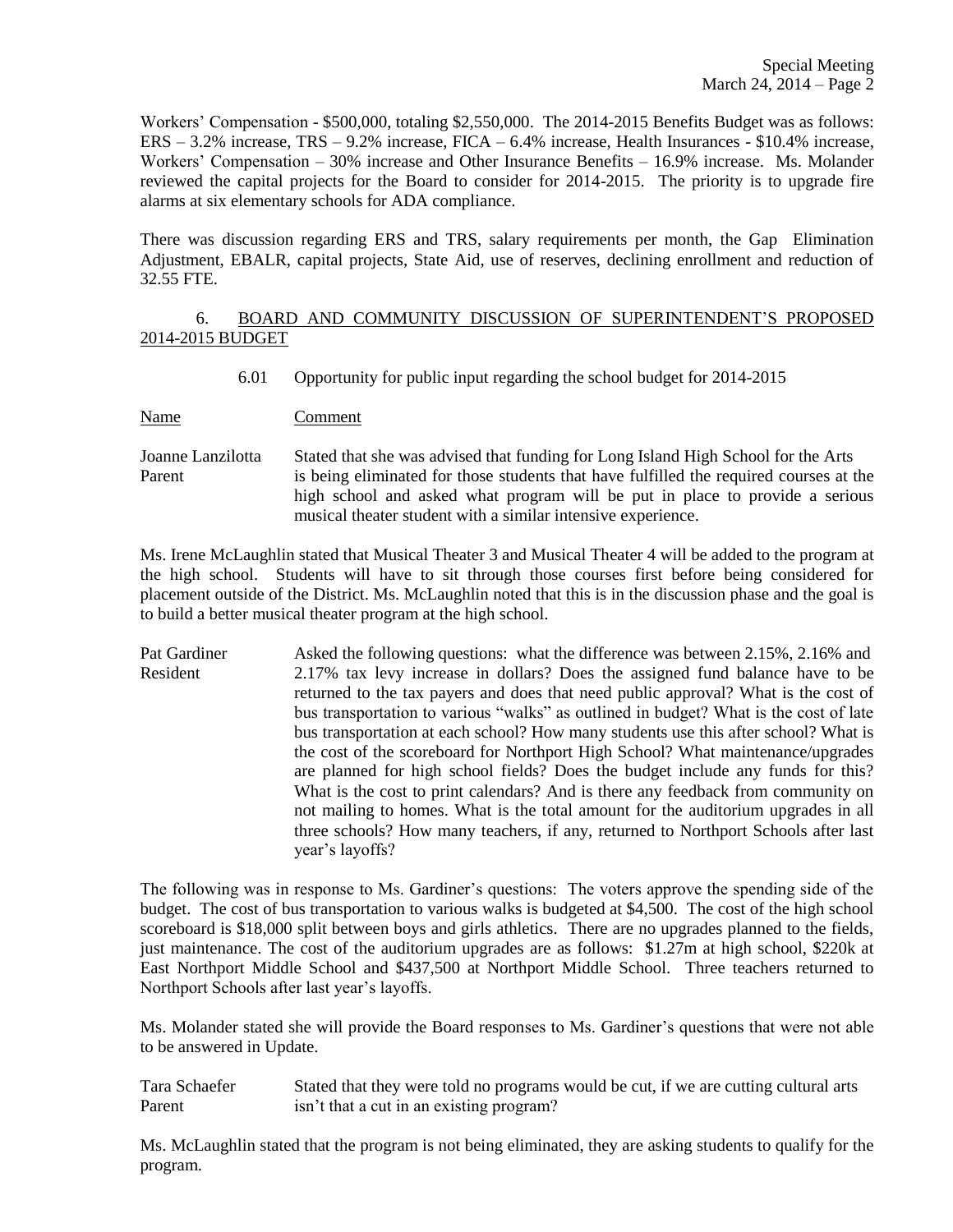Lori Basel Asked if the District could consider no longer mailing home report cards/progress Resident reports since Parent Portal is being used as a saving in costs of postage and printing.

Antoinette Blanck Asked when the 2014-2015 school calendar will be available.

Dr. McDermott stated that it will be no the April  $7<sup>th</sup>$  agenda for Board approval.

Motion was made by Trustee McCue, seconded by Trustee Sabia, to approve all items under 7. and 8.

## 7. SUPERINTENDENT'S REPORT, GENERAL – FOR BOARD ACTION

7.01 Personnel Actions Report, dated March 24, 2014, attached and made part of the official minutes.

President Waldenburg announced the retirement of Christine Ancewicz after twenty-six years of service to the District.

## 8. SUPERINTENDENT'S REPORT, FINANCIAL – FOR BOARD ACTION

8.01 Approving the Updated 2013-2014 Districtwide Five Year Capital Projects Improvement Plan, and authorizing the administration to continue planning for a separate proposition seeking authorization to expend funds from the capital improvements fund.

8.02 Receiving the following donations to the District:

8.02.1 \$500.00 from David L. Quigley to the Laurene G. Quigley Memorial Scholarship

8.03 Approving a Rider to Agreement between the Board of Education of the Northport-East Northport Union Free School District and North Fork Express (NMS)

8.04 Approving a Rider to Agreement between the Board of Education of the Northport-East Northport Union Free School District and North Fork Express (OAS)

8.05 Approving a Rider to Agreement between the Board of Education of the Northport-East Northport Union Free School District and North Fork Express (NHS JFK)

8.06 Approving a Rider to Agreement between the Board of Education of the Northport-East Northport Union Free School District and North Fork Express (NAS)

8.07 Approving a Rider to Agreement between the Board of Education of the Northport-East Northport Union Free School District and North Fork Express (NHS Boston)

8.08 Approving a Rider to Agreement between the Board of Education of the Northport-East Northport Union Free School District and North Fork Express (NHS Six Flags)

Vote on Trustee McCue's motion to approve all items under 7. and 8. was unanimously carried.

## 6. ADJOURNMENT

President Waldenburg reviewed the upcoming meetings of April  $7<sup>th</sup>$ , April 24<sup>th</sup> and May 12<sup>th</sup>.

Trustee Maloney congratulated Ms. Allison Noon for receiving the Distinguished Teacher Award.

Trustee Sabia thanked UTN President Antoinette Blanck for providing pizza for  $7<sup>th</sup>$  grade Northport